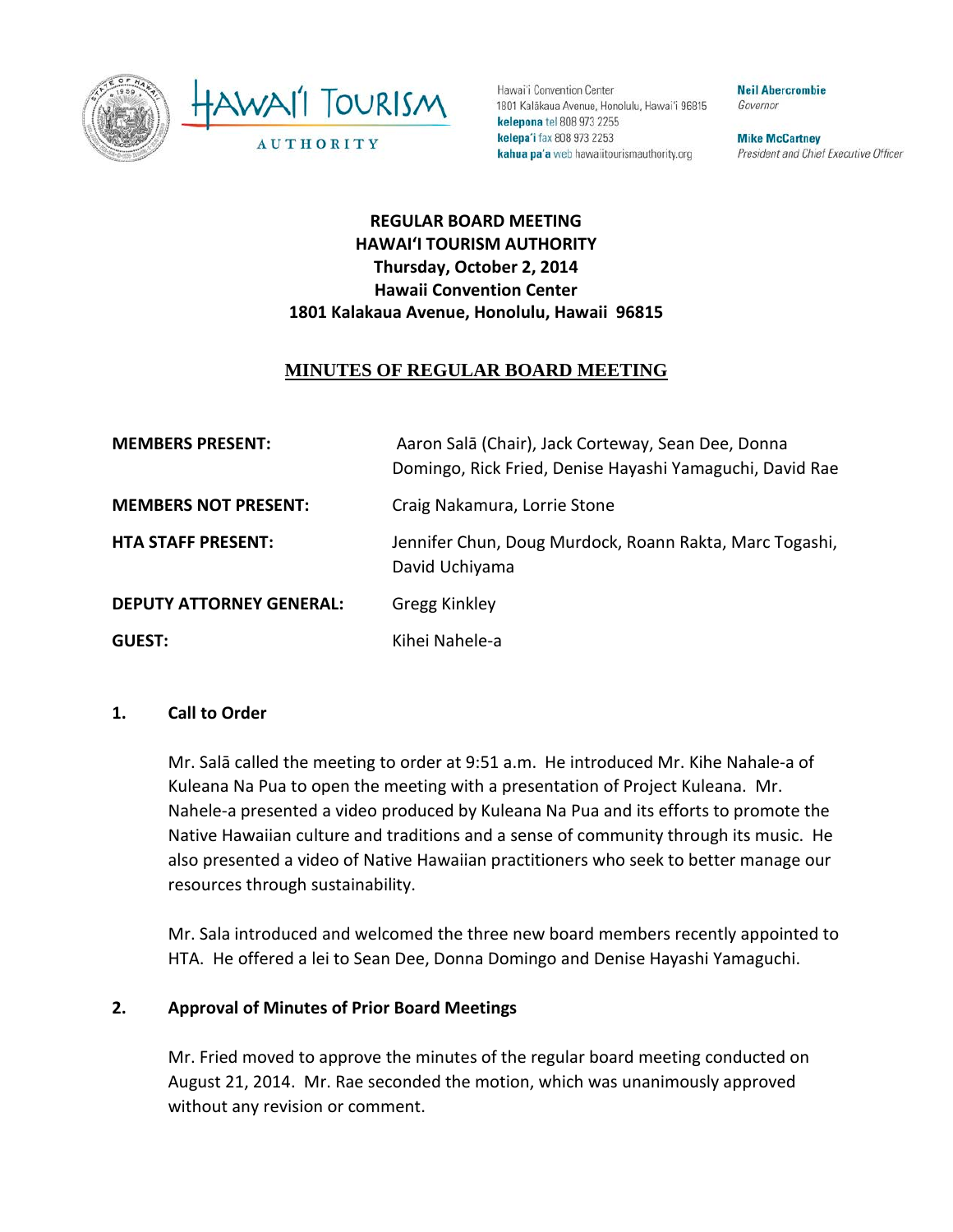# **3. Report of the Chief Executive Officer Relating to the Implementation of the State Tourism Strategic Plan Initiatives and/or Staffs' Current Assessments of the HTA's Programs**

Mr. McCartney introduced Ross Higashi, Deputy Director of the Airports Division for the Hawaii Department of Transportation. Mr. Higashi provided a PowerPoint presentation entitled "Capital Program Update" (October 2, 2014). During his presentation, he noted the Hawaii Airports system is self-supporting by generating its own revenues through funds received from airlines (50%) and concessions (50%). The funds are primarily used to pay for operating expenses (75%) and debt service (25%). He further noted that the Airports System is a key driver to Hawaii's economy by serving as a gateway for overseas tourists and the primary mean for interisland travel. The Airport System also provides approximately 20,000 daily jobs at the Honolulu International Airport and the need to maintain and improve its aviation facilities generates additional construction jobs. After the economic downturn during the period 2007-2009, the number of enplaned passengers serviced by the Hawaii Airports System reached 16.3 million in fiscal year 2014.

In regards to its Capital Program, the Hawaii Airports System will undergo major renovation and improvements throughout its various facilities, including the Honolulu International Airport ("HNL") Modernization Program, the Kahului consolidated rental car facility, various statewide energy saving projects, Phase I of the Kona Terminal Modernization Program, and many other airfield and terminal projects, such as improvements to the existing Kahului runway. Mr. Higashi discussed the various projects under the HNL Modernization Program. One of the projects would be to expand the arrival traffic lanes at the interisland terminal so that it can accommodate the increased passengers deplaning wide-body aircrafts. The expansion of the airport mauka concourse will be a primary component of the HNL Modernization Program.

Mr. Higashi also discussed the construction of a HNL Consolidated Rental Car Facility, which when constructed would reduce traffic at the airport because rental car vans would not be driving within the airport. Customers would be charged a fee of \$4.50 to pay for the rental car facility. He also discussed the construction of a consolidated rental car facility at the Kahului Airport that would include a tram running between the airport and the rental car facility.

Mr. Higashi emphasized the implementation of various statewide energy conservation measures, which would reduce electricity consumption by 49% or an average of \$18 million per year. The energy savings would be used to complete deferred maintenance projects throughout the Airport System.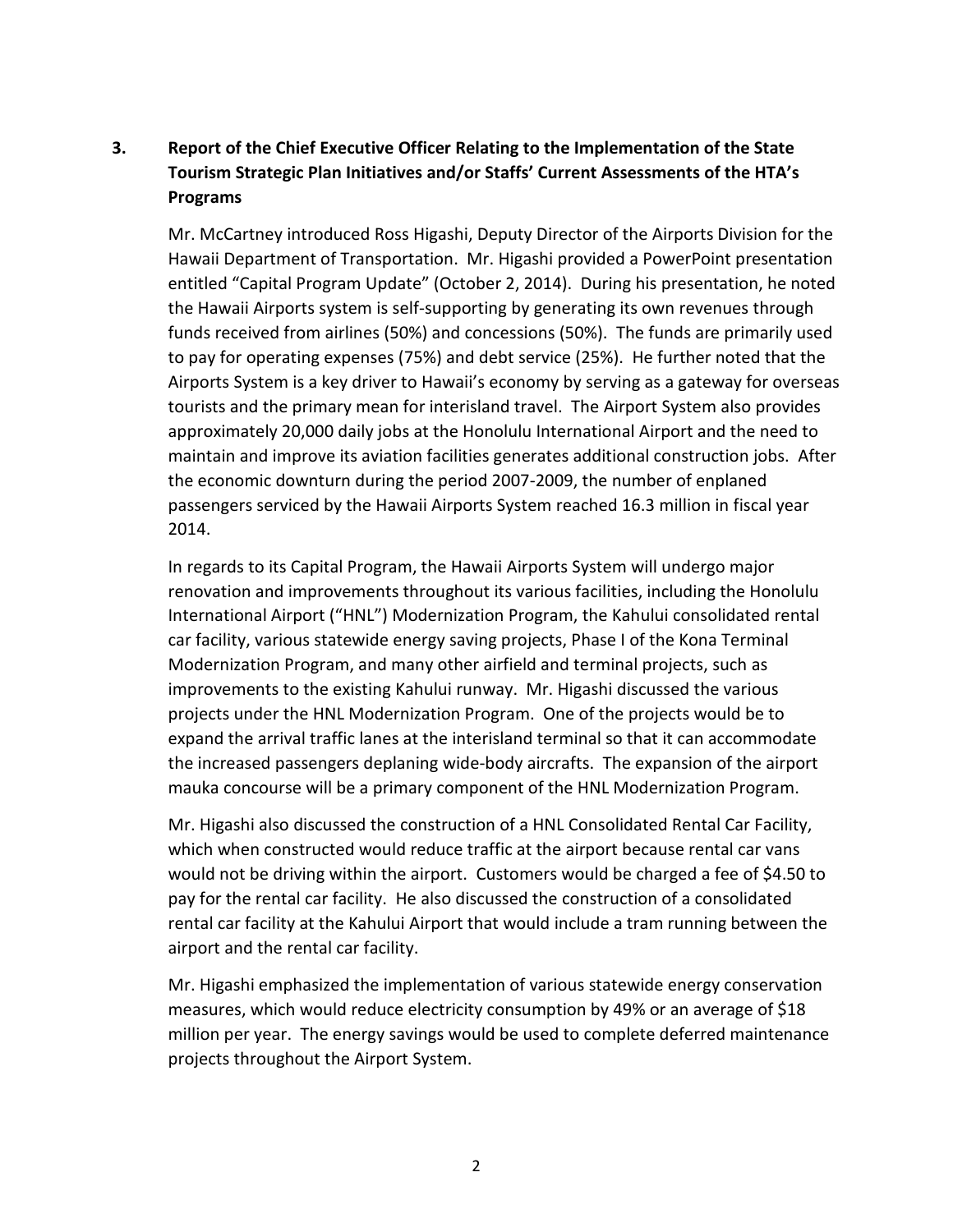Mr. Higashi continued with a discussion of the modernization programs at the Kona International Airport, including the construction of a second level that will provide for a Federal Inspection Service ("FIS") facility. At this time, the Airports Division is seeking approval from the U.S. Customs and Border Protection agency ("CBP") to open an interim facility before the permanent facility is completed. The operations of a FIS facility at the Kona Airport is dependent upon the Hawaii Department of Transportation ("DOT") presenting a request from airlines expressing interest; obtaining a 5-year exemption from the CBP to operate from the existing facility; and, building a permanent FIS station to CBP standards. The new facility would be funded by a combination of revenue bonds, passenger facility charges, and cash, including \$50 million of grant funds from the Federal Aviation Administration. Mr. Higashi expressed the belief that DOT would be issuing bonds to fund a majority of the capital improvement program projects.

The cost for each passenger enplaned ("CPE") paid by airlines to Hawaii in comparison with other large hub airports was depicted on a chart. It indicated that the CPE for Honolulu International Airport was \$8.50 and the CPE for Washington Dulles exceeded \$25. However, the Hawai'i CPE is expected to increase to \$12 after implementation of the various modernization programs but would still be below many CPEs at many other peer airports.

In response to questions from Mr. Fried, Mr. Higashi responded that the consolidated rental facility at HNL is projected to be completed in 2016. DOT will be seeking an exemption from CBP to utilize Kona Airport next year as an international airport. He was "optimistic" and "hopeful" of getting the exemption. He also expressed the belief that visitors will use the rail system to go to Waikiki.

Mr. Uchiyama added there was no documentation that "de-certified" Kona airport as an international airport. Mr. McCartney noted the federal government expressed the concern that the Kona airport only had a "tent" as its international processing facility. Mr. Higashi added that DOT is looking at a permanent facility that may serve a dual purpose. Moreover, CBP is not willing to use federal funds to staff the processing facility at Kona airport but will pay for staff overtime. Mr. Uchiyama noted Japan Airlines used Kona airport as its "port of destination" in the past. If Kona airport were made available as an international port of entry, Japan Airlines would promote the airport as a "new product for arrivals and distribution to other islands."

Mr. Higashi discussed the "Automatic Passport Transportation System," which will be used to screen and process international visitors faster and save labor. However, visitors would still need to be "interviewed" by CBP. Mr. McCartney added that the wait time at HNL is still better in comparison to other airports.

In response to questions from Mr. Corteway, Mr. Higashi stated it would take approximately six years to complete the entire modernization program. The Maui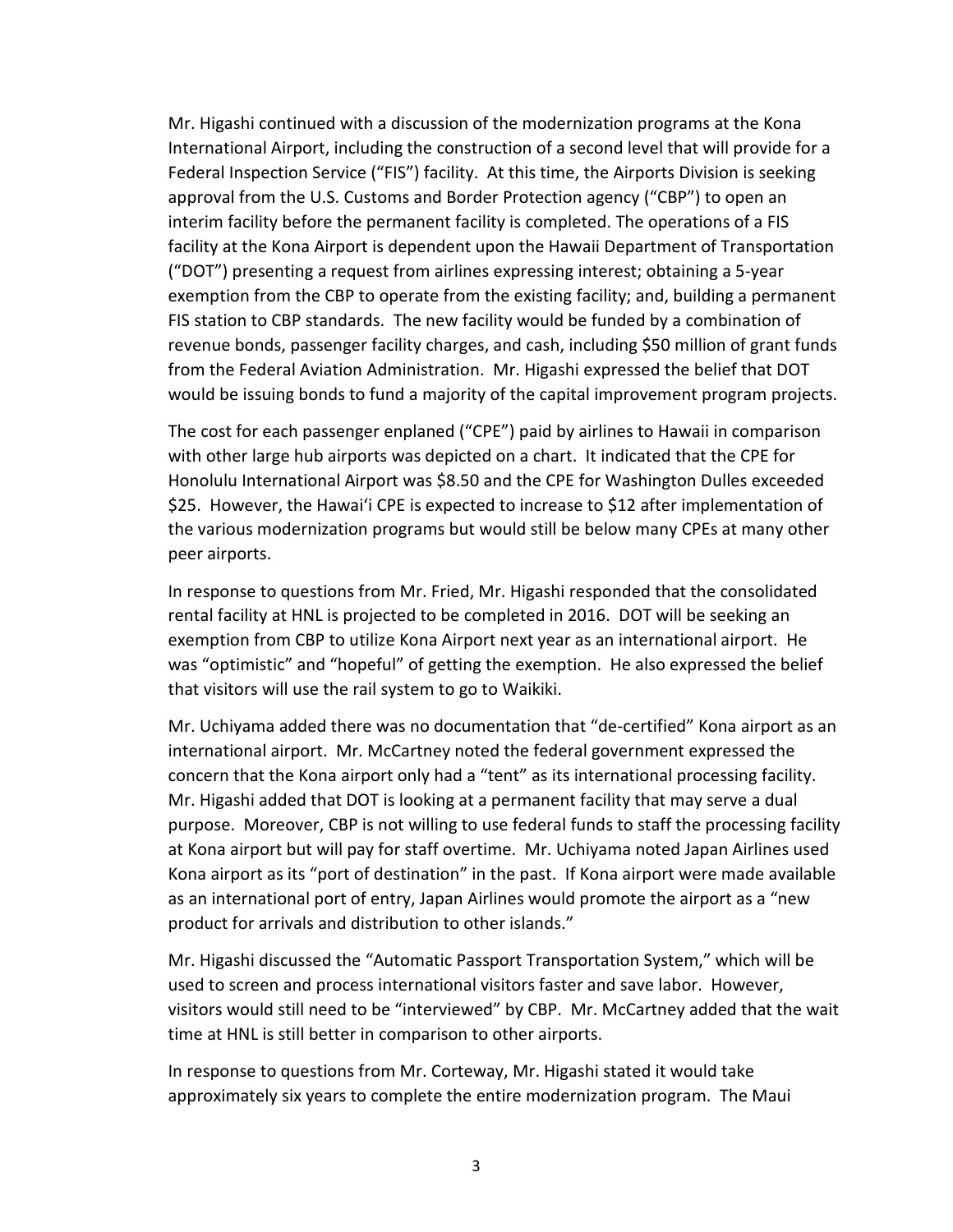airport runway would be "extended through another runway so that planes will not fly over Spreckelsville." The current plan is to just improve the current runway. Mr. Rae stated that although the airport cannot be expanded, we could provide "marketing support to air carriers." Mr. Uchiyama concurred and added we also support the tour operators to fill air seats. Mr. Rae stated it is "money well spent."

Mr. McCartney presented a PowerPoint presentation entitled "HTA Board Meeting Critical Path Agenda (October 2, 2014)." He discussed the following "Three Levels of Tourism": Level 1-"Jobs and Money" that contributes to Hawai'i's economy through jobs, visitor expenditures supporting businesses, and tax revenues; Level 2-"Global Access" through an airport that is the  $4<sup>th</sup>$  busiest in the world by providing visitors access to Hawai'i and residents access to the world; and, Level 3-"Purpose" through the management of Hawai'i's brand that seeks to promote Hawai'i and its Aloha spirit. Mr. McCartney discussed 2013 visitor data by noting the arrivals from various markets and the type of visitor accommodations.

Mr. McCartney continued his presentation by discussing the following "critical path" for HTA: "living our culture"; implementing the Tourism Strategic Plan; enhancing the Hawai'i Convention Center; acquiring the "Turtle Bay Resort" easement; conducting an internal audit of HTA and improve its systems; enhancing Hawai'i's marketing momentum; and, promoting communication between HTA staff and the Board to develop a common understanding by utilizing a process for the Board to share with staff what it wants staff to "start" doing, "stop" doing, and "keep" doing. In regards to "living our culture," Mr. McCartney noted the Hawai'i State Constitution specifies Hawaiian and English are the official languages of Hawai'i. He proposed that in the future, the minutes of the HTA Board meeting would be written in both the English and Hawaiian language.

He concluded his presentation by discussing "what are other destinations doing to compete with the Hawaiian Islands." He noted how other competing destinations have been copying the multi-colored brush stroke "Hawai'i" logo and the efforts by Mexico and the Caribbean to utilize the same marketing initiatives previously utilized by Hawai'i. The "next steps" for Hawai'i as a visitor destination requires that we need to invest in the destination by keeping Hawai'i clean, safe, friendly, and provide quality service and experiences. What we "need to do in the next 5 years will affect the next 50," such as the need to increase room inventory, diversify, refresh our product, make Kona airport an international airport, and seek authorization for pre-clearance and visa waiver for travel to Hawai'i. He emphasized the need to recognize the following quote from Auntie Pilahi Paki: "The world will turn to Hawai'i as they search for world peace because Hawai'i has the key…and that key is Aloha."

Mr. Murdock discussed the staff initiatives to implement the Auditor's recommendations. A "more capable accounting system" has been implemented to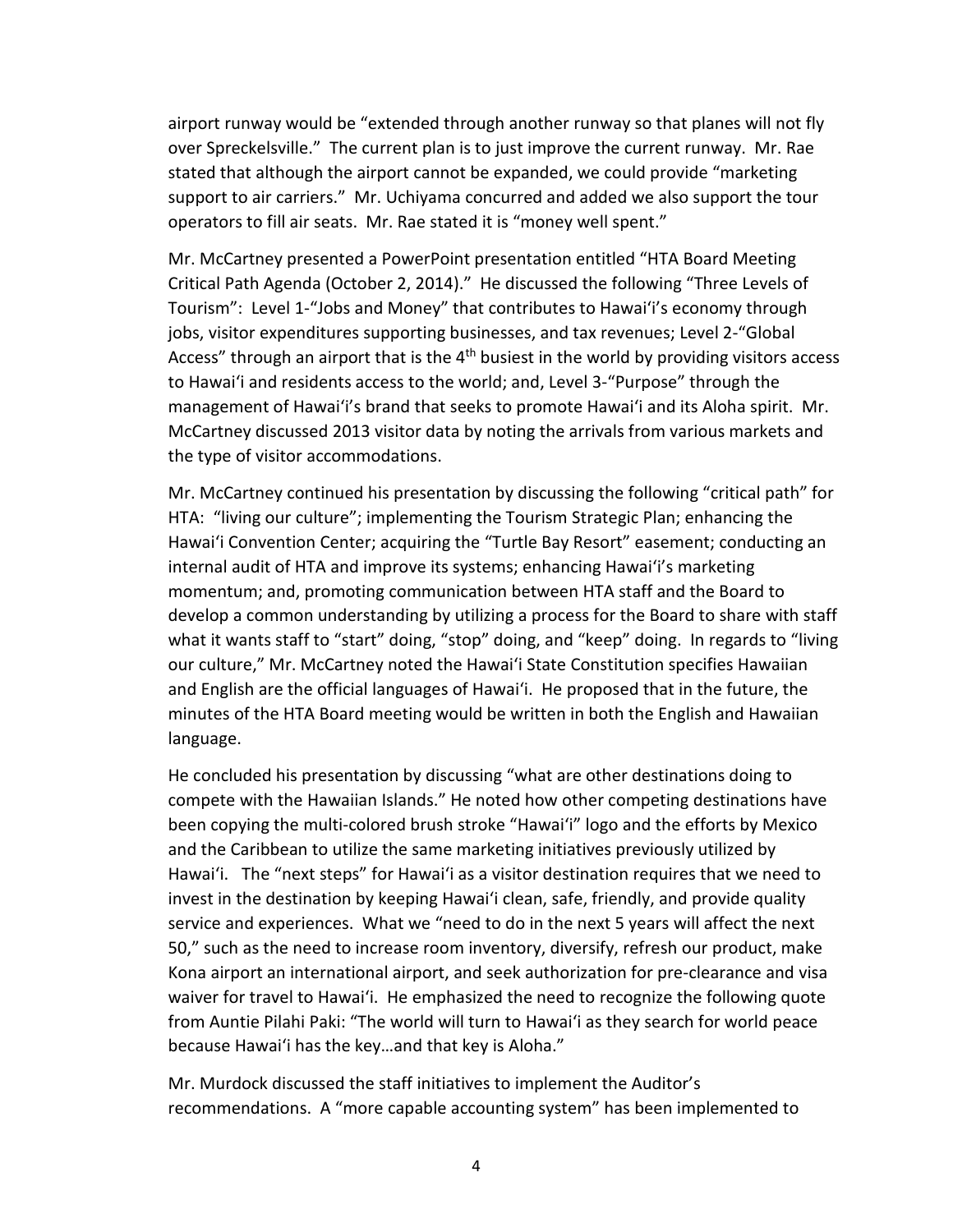better track the budget. The Board will have online access to HTA visitor data, resources, and budget. The annual report will be reformatted to be more compliant with what the Auditor wanted HTA to do. Additional "formal training" would be provided to staff.

Mr. Uchiyama discussed Hawai'i's efforts to enhance marketing momentum. Various RFP's were issued for marketing in major market areas. New programs were implemented such as a Statewide Harbor Scheduling System that would seek to prevent two cruise ships to be in one port at the same time and adversely impacting the harbor and visitor infrastructure. An international social media contractor was hired and current technology will be utilized to promote Hawai'i in the international market.

A Hawaiian Music Month will be promoted around May Day. An additional emphasis was placed on educating and training the workforce. A "rebuilt curriculum" for high school students has been developed with the Department of Education to obtain college credits. Efforts are continuing to expand inbound air service and origination points. We are "evolving our offerings" by promoting more activities, festivals and "products" for visitors to attend. New sports related events would also be promoted, such as rugby and youth volleyball. An "in-flight pre-arrival video" will also be developed.

In regards to airlift, Mr. Uchiyama noted that at the beginning of the year, he anticipated domestic seats to drop and international seats to increase. However, the current trend is for air seats to "move" into the domestic market. He anticipates more aircraft acquisition for the international market, which will continue to grow. Due to the growth in the international market, the airports have been burdened and therefore, opening Kona airport as an international airport is important. He noted that when numerous international flights are arriving at the same time, many visitors would miss connecting flights scheduled before 12 noon to the neighbor islands. The concern is that the international visitors would not be able to find available seats after 12 noon, if any, to the neighbor islands.

In regards to the meetings, conventions and incentive market ("MCI"), Mr. Uchiyama displayed a chart depicting the visitor arrivals over the past 10 years. He noted that when large meetings are conducted in Hawai'i, it caused a significant "peak in visitor arrivals" for that year. Because these large meetings are booked on a cyclical basis, it portrays a "false sense of demand" that hotels would rely upon to increase its rates in the subsequent year. This has resulted in a "cyclical pattern for our industry" that "shows as we build business, we increase price and then the market drops, and when the market drops, we then drop price." We need to break this cycle. The new MCI strategy is to combine the marketing efforts for the meetings market and the convention market.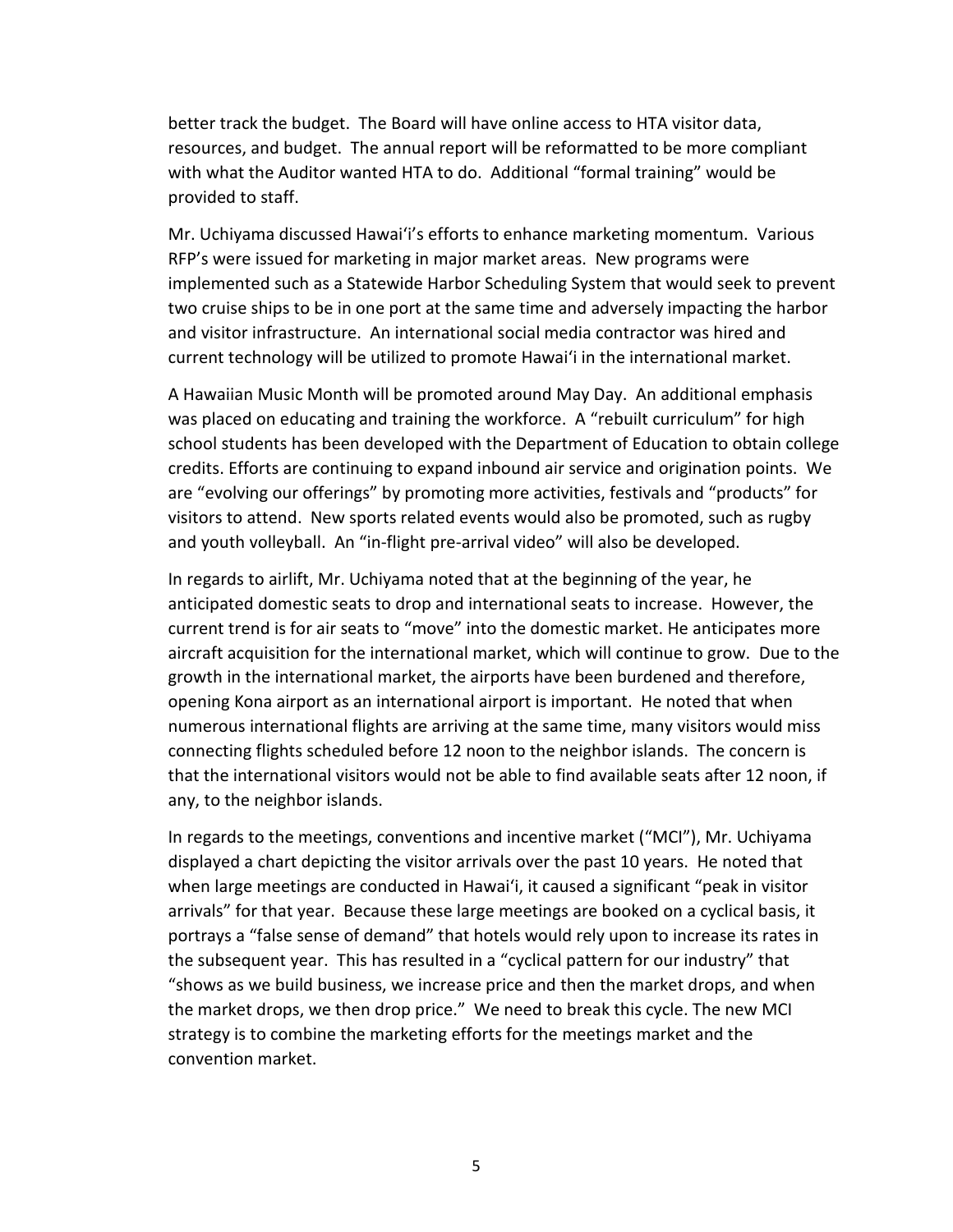Mr. Uchiyama proceeded to provide a "major market outlook" of the various markets by noting that we initially rely upon the 2013 historical data and then analyzes 2014 data to plan for 2015. The U.S. West is a good market but may have seasonal fluctuations to reduce seats. In the U.S. East market, Delta Airlines is moving into JFK and expanding seats but we need more flights from Chicago and Minneapolis. The Canadian market is stable due to new airlines entering the market.

In regards to the international market, Mr. Uchiyama stated we are "repurposing our creative work" done by the Hawai'i Visitors and Convention Bureau ("HVCB") "so that the international contractors can use the work too." We "must reposition" our marketing in Japan because the market has drop due to the consumption tax, yen to dollar exchange rate, and the reduction in air seats. However, low cost carriers are entering the market because of the good load factor. In the Korean market, Korean Airlines has increased flights from one flight to two flights a day and there are now four carriers serving the market. In regards to the China market, there are "more carriers entering the market than demand." Therefore, we need to create demand. We are working on educating the China travel agents and tour operators "so that we can get conversion." The Oceania market continues to grow with new flights and additional service. We are "able to now grow" the European market after a cut in funding. We are now providing more funding into the European market "with new aircraft and airlines interested in Honolulu International Airport." It was noted that Alaska Airlines could be considering a 13-hour direct flight between Hawai'i and Oslo by flying over the polar cap. There is a hope China Airlines would be maintaining "frequency" in flights between Taiwan and Hawai'i. In regards to Latin America, Mr. Uchiyama did not fully recognize the impact of the World Cup on travel to Hawai'i. In summary, Mr. Uchiyama presented the 2015 key performance indicators previously approved by the Board.

The meeting was recessed at 12:06 p.m.

The meeting was reconvened at 12:15 p.m.

### **4. Review of Recent and Upcoming Permitted Interactions**

Mr. Murdock discussed the legal requirements under the Sunshine Law regarding the prohibition of Board members to discuss Board business outside a duly noticed Board meeting. Board members are required to report any such discussion at the next duly noticed Board meeting.

Mr. Salā and Mr. Fried reported that they attended the Food & Wine Festival. It was reported that Mr. Corteway, Mr. Fried and Mr. Salā discussed the Audit and the need to get to know other Board members and socialize. They also discussed the tourism market.

Mr. Salā expressed a desire to have a "dynamic conversation by the Board" of what to "keep, stay and stop." He asked the Board members to express their desire of "what they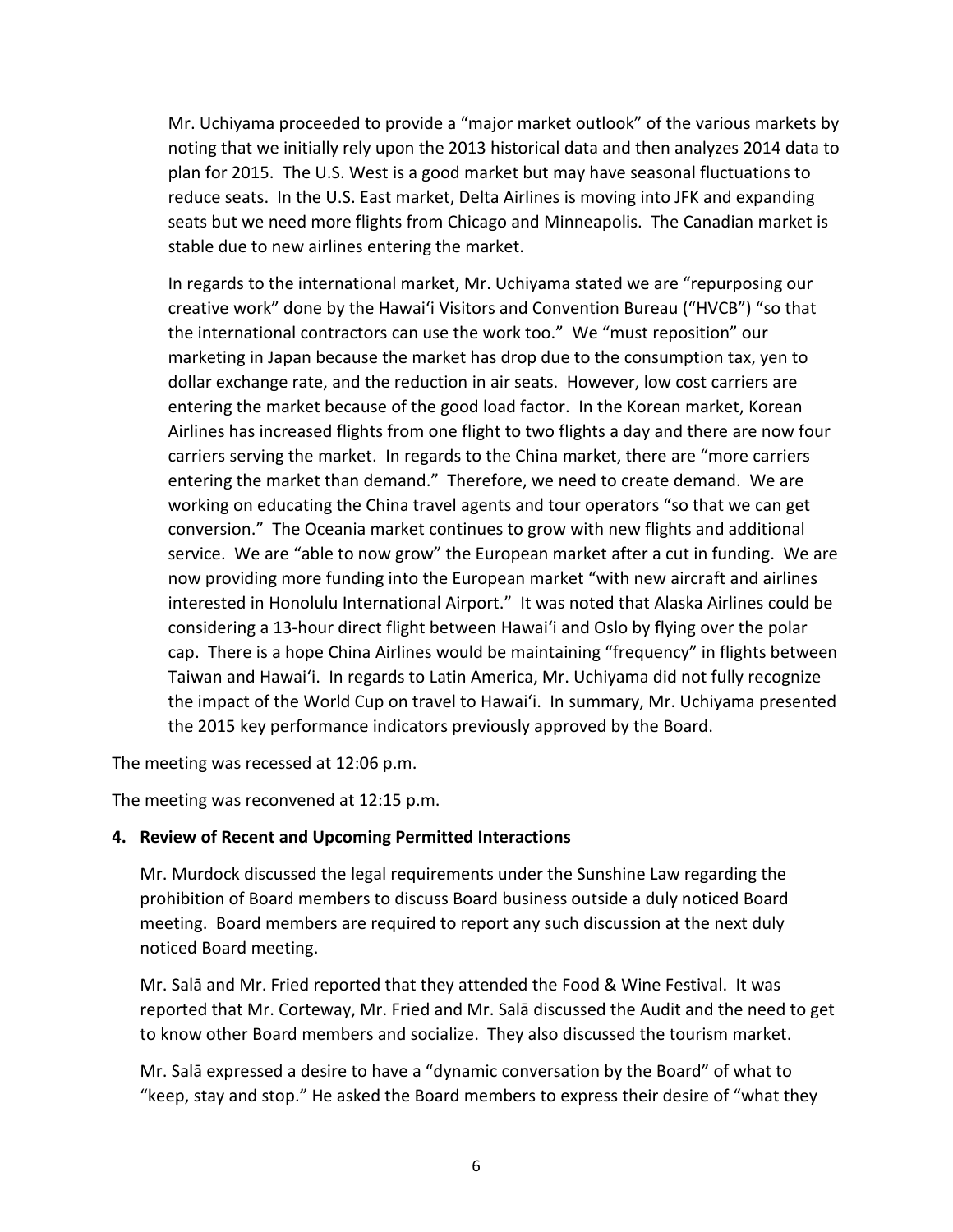want to do" or "what they would want to see." Mr. Fried stated he would like to address the "homeless" problem because it affects tourists, especially the Japan market. Mr. McCartney will be providing Mr. Fried with notice of the next meeting of the Committee on Homelessness so that Mr. Fried may attend. Mr. Fried also expressed the need to "focus on what markets we need to spend money on."

Mr. Rae asked how the visitor industry works with the community and other industries, such as the military. How can the HTA "facilitate the visitor industry and community to connect together?" Ms. Hayashi Yamaguchi stated that it is "good" we are promoting Hawaiian culture but we "need to do more." As we enter the "smaller communities," we need to do it in a "smart way" that recognizes "its impact on the local people."

Mr. Corteway expressed the need to shift the HTA business model into a "corporate model" utilizing established policies and procedures used by a corporation, such as a succession plan. He noted that "80% of the Auditor's report" reflect the lack of records and expressed the need for an internal auditor and that the external auditor should report directly to the Board. Mr. McCartney responded that the external auditor would be meeting with the Board. Ms. Domingo expressed the need for "accountability." As a union representative, she would get information from workers who questioned where the Transient Accommodations Tax ("TAT") revenues were going. The neighbor islands are also not benefiting from the TAT, especially the neighbor island youth. She emphasized it is the Aloha Spirit of Hawai'i's people that support the industry. Mr. McCartney acknowledged the "great work of the union workers to grow the visitor industry."

Mr. Dee also recognized the "value" of the visitor industry employees. We must "build to win" by growing and protecting the Hawai'i brand. HTA should lead the tourism industry and promote an understanding of "how the tourism tax is used." We must also address the "barriers" for travel to Hawai'i. Mr. McCartney expressed the need for "collaboration."

Mr. Salā noted that an evaluation of a program is provided to the Board "after the fact." We also need to "empower" the events into larger events.

## **5. Presentation and Discussion on Visitor Statistics**

It was noted that the dashboards of key performance indicators were included in the Board folder containing documents related to the agenda items for this meeting.

Ms. Chun provided a PowerPoint presentation entitled "Current Visitor Data, August 2014." She displayed charts depicting the following: visitor spending was up 2% year-over-year and all indicators are on pace with revised targets; although arrivals to O'ahu exceeded targets, arrivals to other islands are short of target; visitor days to Maui and Kauai are meeting targets; total expenditures remain the same as last year; increased daily spending compensated for a decrease in visitor days; seasonally adjusted expenditures are trending up; year to date personal daily spending have increased for lodging (+4%), food and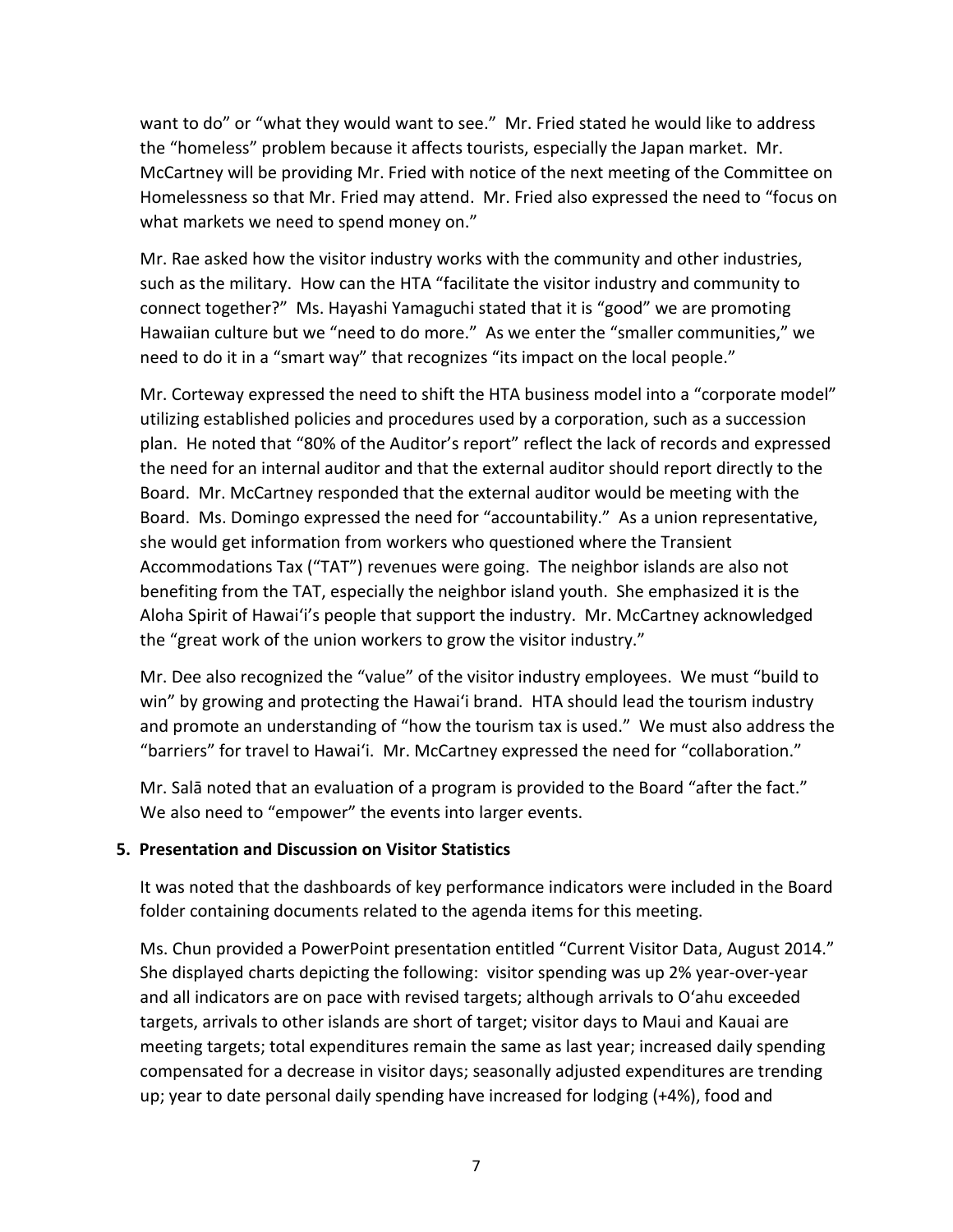beverage (+2.1%), and attractions/entertainment (+5.2%); total air seats are trending up; average daily census are down 2.8% due to fewer arrivals and shorter length of stay especially in the international market; although monthly occupancy increased, the year-todate average was still flat; and, hotel room rates are still climbing but the growth is slower.

In response to a request from Mr. Fried, Mr. McCartney stated that staff would make a presentation on the load factor and profitability of a specific air route. Mr. Uchiyama offered to make a presentation on the neighbor island routes. Mr. Fried also asked whether we could determine the amount of money a visitor would spend on airfare.

# **8. Presentation, Discussion and Approval of HTA's Financial Reports** (This agenda item was taken out of order.)

Mr. Togashi acknowledged staff's support to implement the new electronic financial system. He discussed the purpose and funding amounts for the Tourism Special Fund and the Convention Center Enterprise Special Fund, including the respective current balances and major expenditures. He also provided a similar discussion of the Emergency Special Fund and the Turtle Bay Special Fund. Mr. McCartney added that the Tourism Special Fund could be used if authorized by the Board and Governor. Mr. Togashi noted that HTA maintains a reserve account for future expenditures totaling approximately \$10 million that could be used in FY 2015, including \$2.8 million for international marketing and additional funds for projected "health fund liability," accrued vacation, and outstanding product development contracts.

Mr. Togashi discussed the funding and major expenditures for the Convention Center Enterprise Special Fund and its current cash reserves for repair and maintenance and market flexibility fund commitments. In response to a question from Mr. Corteway, Mr. Togashi stated that the HTA is not forecasting a loss arising from convention center operations.

## **7. Presentation and Discussion on Evaluation of Marketing Contractors** (This agenda item was taken out of order.)

Mr. Uchiyama referred to a document entitled "Second Quarter Contractor Review" that was included in the Board folder for consideration and discussion by the Board. He stated that every marketing contractor is "in alignment" with the marketing plan and budget. If a contractor was not in alignment, an explanation is provided in bold on the document.

## **6. Appointment of Board Members to Committees**

Mr. Salā expressed the desire for Board members to initially have an opportunity to discuss issues they would like HTA to address. He would be reaching out to members through staff about Committee assignments.

### **9. Adjournment**